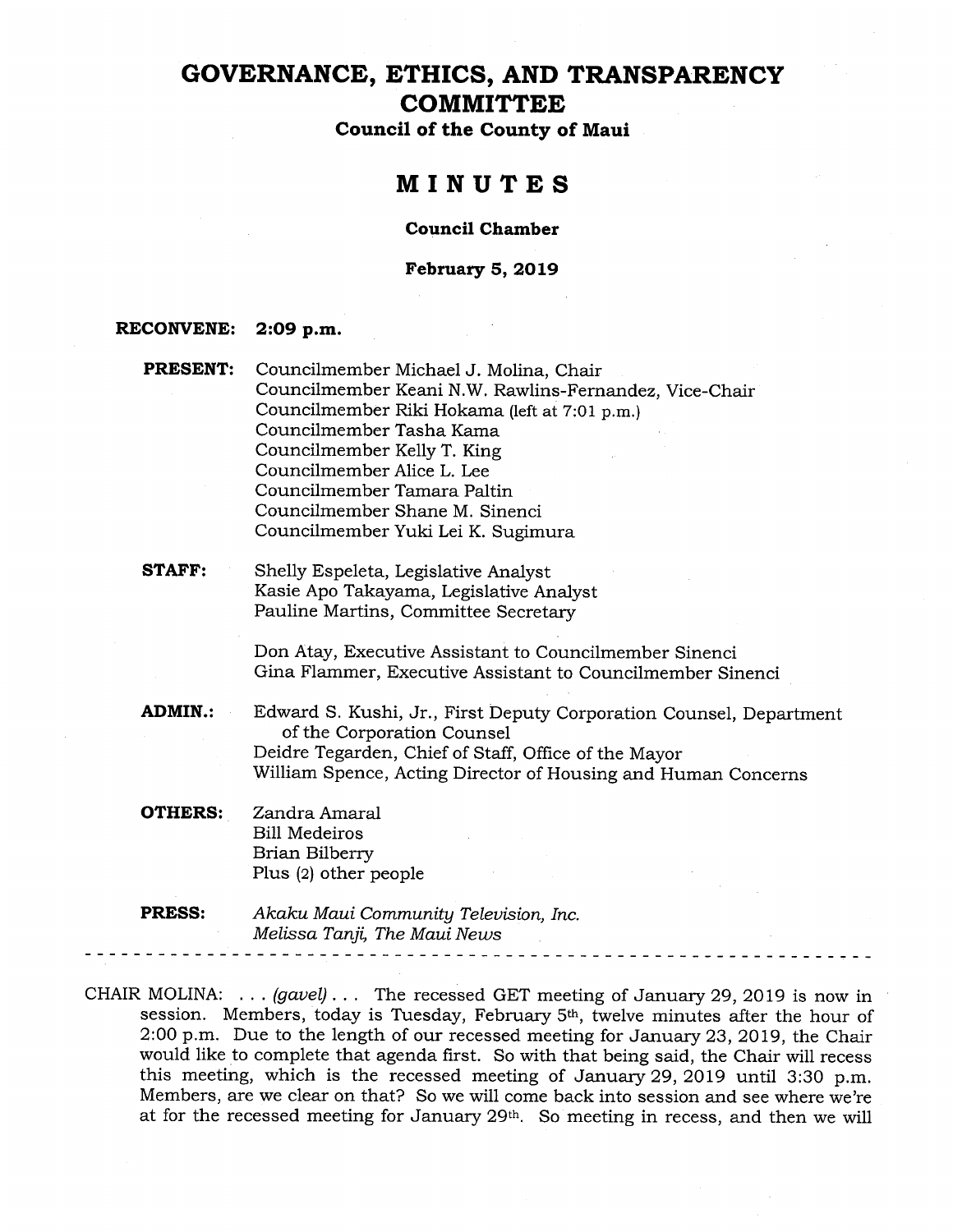### February 5, 2019

open up after that for this morning's agenda. We'll reconvene in open session for that. Okay?

CHAIR MOLINA: Seeing none, this meeting is in recess.  $\ldots$  (gavel)...

RECESS: 2:10 p.m.

RECONVENE: 3:30 p.m.

CHAIR MOLINA: ...  $(gavel)$ ... The GET recessed meeting of January 29<sup>th</sup> is now in session. Members, because of the extraordinary circumstances related to our meeting from this morning, we're going a little bit long. So what we're going to do, the Chair's going to make a recommendation to start the recessed meeting of January 29th at a later time today. Chair's going to recommend that we reconvene the recessed meeting of January  $29<sup>th</sup>$  at 5:30 p.m. today. Members, any comments or questions as it relates to the Chair's recommendation for the start of the recessed meeting of January 29th? No objections? Okay. The recessed meeting of January 29, 2019 is now in recess until 5:30 p.m. today. Today's date is Tuesday, February 5, 2019.

CHAIR MOLINA: Meeting in recess. . . . *(gavel)* . . .

RECESS: 3:31 p.m.

RECONVENE: 5:30 p.m.

CHAIR MOLINA: ...  $(gavel)$ ... The recessed GET meeting of January 29<sup>th</sup> will now come to order. Members, as stated earlier, the first two matters from this morning until now have gone a bit beyond, but certainly a very thorough vetting process, which is why we're getting a late start for the recessed meeting of January 29th. So with that being said, the Chair will extend the start time to now 6:30 p.m. tonight for the recessed GET meeting of January 29<sup>th</sup>. Any concerns? Right now, by the way, it's just after 5:30 p.m., February 5th, Tuesday. Members, any concerns, objections?

COUNCILMEMBER KING: Chair.

CHAIR MOLINA: Member Sugimura?

COUNCILMEMBER SUGIMURA: Thank you, Chair. So you're saying that we're going to complete Mr. Wong by, actually what you're saying is by 6:30 p.m.

CHAIR MOLINA: It is the Chair's hope.

COUNCILMEMBER SUGIMURA: That's what you're suggesting?

CHAIR MOLINA: Yes.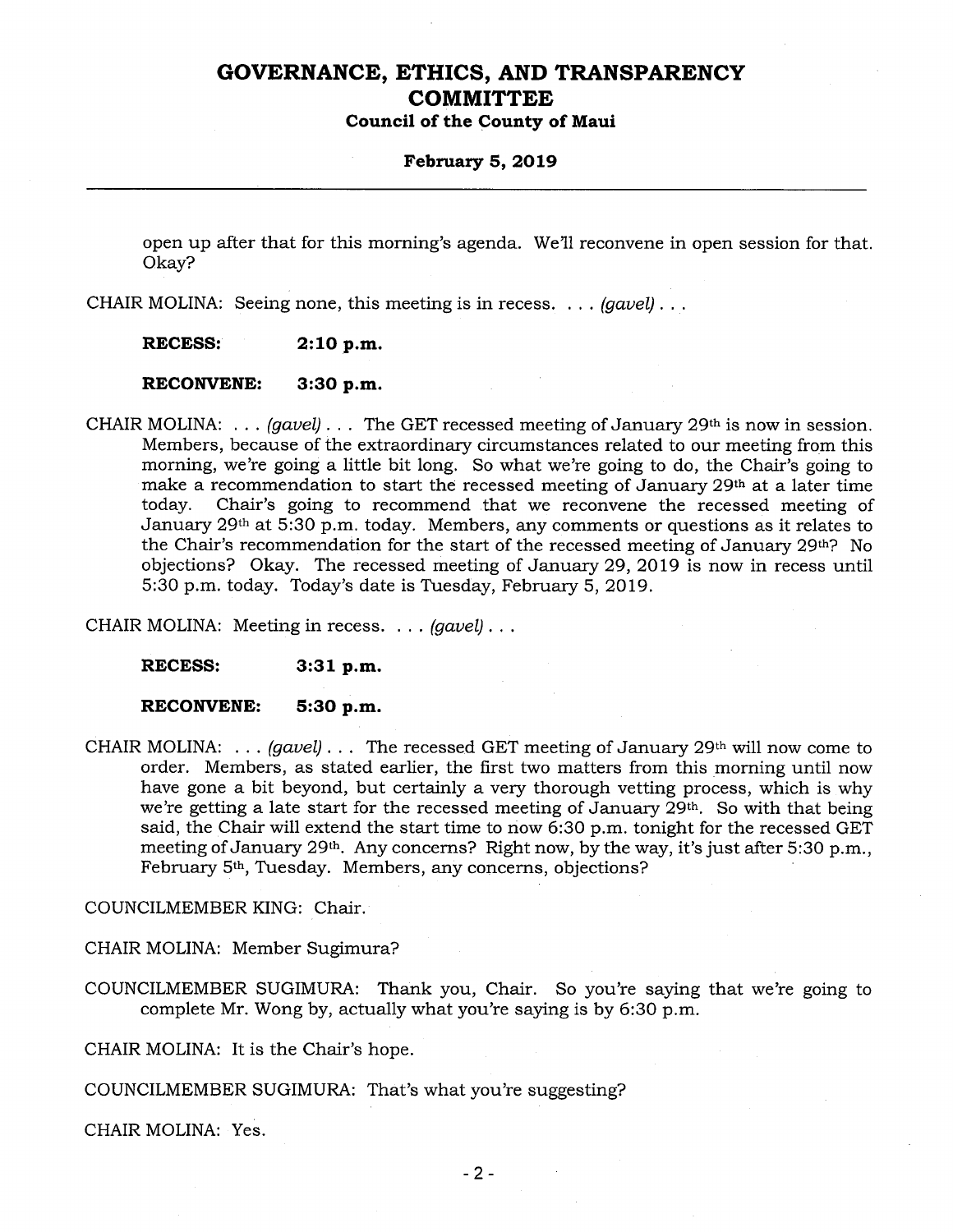### February 5, 2019

COUNCILMEMBER SUGIMURA: Okay.

CHAIR MOLINA: And of course it is the will of this body if it so chooses.

COUNCILMEMBER SUGIMURA: Okay.

CHAIR MOLINA: So everybody understand what we're doing?

COUNCILMEMBER SUGIMURA: Yes.

CHAIR MOLINA: Council Chair King?

- COUNCILMEMBER KING: Ijust wonder if it might be more cautious to recess it until 7:00 p.m. just given the fact that we've only barely made it through one round of questions.
- CHAIR MOLINA: Okay. Well we have a consideration for 7:00 p.m. and you know maybe that may not be a bad consideration because-

COUNCILMEMBER KING: Finish... (inaudible)...

CHAIR MOLINA: --we're getting into dinner hour. So if we happen to complete our task with Mr. Wong well before 6:30 p.m., then it gives you the Members ample opportunity to once again refresh yourselves. So Members, what is the pleasure of the body - 6:30, 7:00 p.m.? Going once, let's go with 7. All right the GET recessed meeting of January 29th has now been recessed to 7:00 p.m. tonight, Tuesday, February 5, 2019.

CHAIR MOLINA: Meeting in recess. . . . *(gavel)* . . .

RECESS: 5:32 p.m.

RECONVENE: 7:12 p.m.

CHAIR MOLINA:  $\ldots$  (gavel)... The Recessed GET meeting of January 29th is now in session. Members, it is 7:15 p.m. February 5th, Tuesday, 2019. We have had an extraordinarily long day as it relates to the January 23rd agenda, which we have completed all decision making on the seven nominees for that particular agenda. We are now on the recessed meeting of January 29th, where we are considering the nominations of Mr. Spence for Director of Housing and Human Services as well as Mr. Goode for the Director of Public Works. We have lost one Member, and we are down to eight people. Members, the Chair has looked at all of you and he senses that you need some time off, unless you guys want to go as late as you can. However, the Chair has a personal belief that we should be more refreshed so to speak. Okay. And I myself, I will include myself as not looking refreshed. It's been long and \_\_\_\_\_\_\_\_. I was real careful with that one. So Members, the Chair is looking at a potential recess date of Thursday, February 7th at 9:00 a.m. I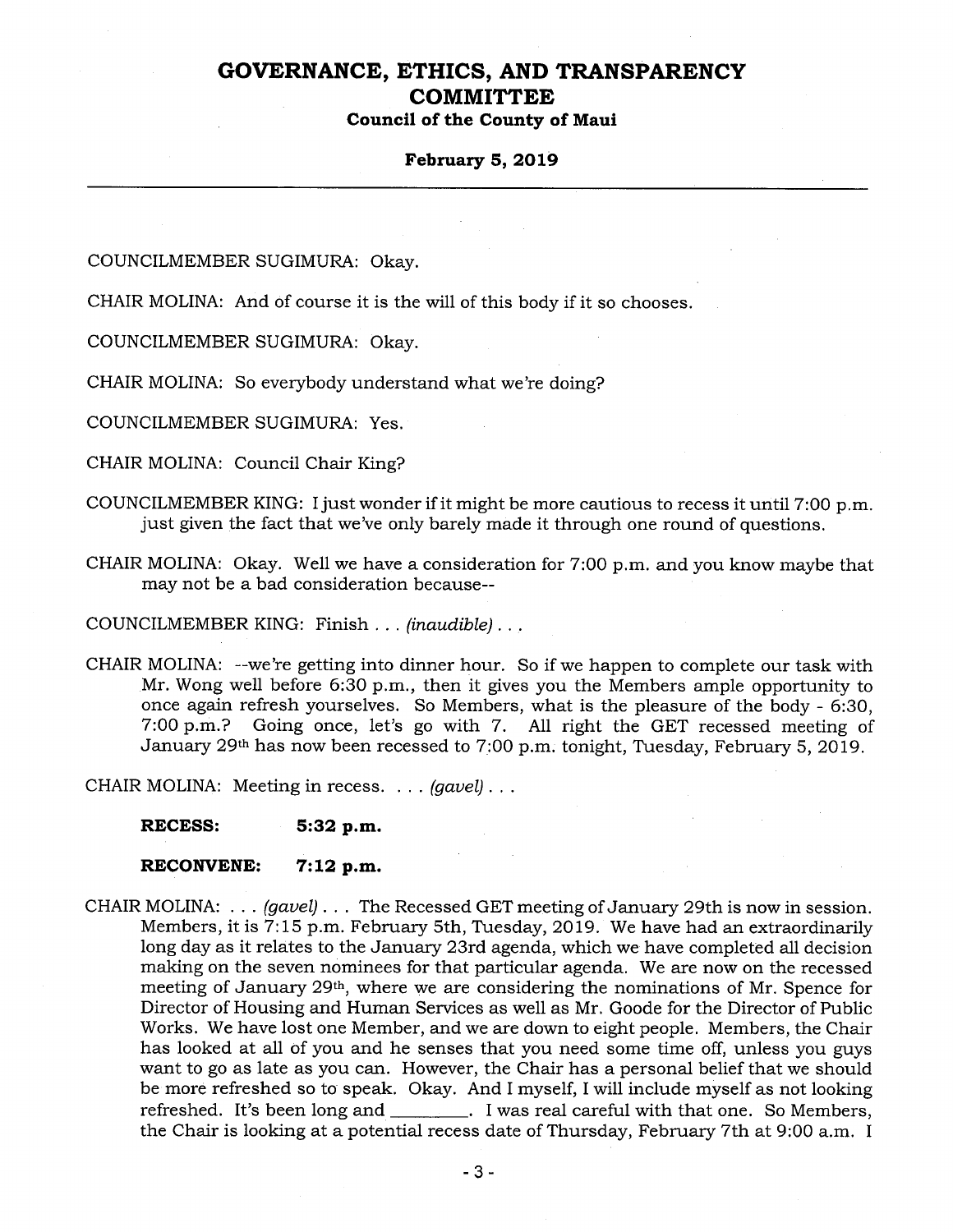#### February 5, 2019

do have to consult with, well <sup>I</sup> just want to get the thoughts of our Council Chair, if we have permission to use the Chambers for that date. Ms. King?

- COUNCILMEMBER KING: Yes, you do have permission, and I was just going to offer that this is going to cost you a lot in meals, so I'm happy to help you pay for the meals on the 7th.  $\ldots$  (chuckle)...
- CHAIR MOLINA: Oh, I'm being held hostage here. ... (chuckle)... Okay, Members, any objections or concerns with recessing this meeting to Thursday, February 7th at 9:00 a.m. right here in the Council Chambers?

COUNCIL MEMBERS VOICED NO OBJECTIONS.

CHAIR MOLINA: No objections.

COUNCILMEMBER KING: Thank you to...

CHAIR MOLINA: So be it.

COUNCILMEMBER KING: Chair, if <sup>I</sup> could just have personal privileges.

CHAIR MOLINA: Yes.

COUNCILMEMBER KING: I want to thank Mr. Spence for hanging around and apologize for not getting to you today. Thank you.

COUNCILMEMBER KAMA: ... (inaudible)...

CHAIR MOLINA: And Chair also agrees with Council Chair King, and expresses his aloha to you Mr. Spence as well as Ms. Tegarden for the long wait, but I assure you that you will be heard on our recessed date of February  $7<sup>th</sup>$ . As a matter of fact, we will take you up first. So please get a good night rest and prepare for a potentially long line of questioning if that is the will of this body. So Members, with that being said, Staff, is there anything else the Chair needs to be aware of prior to recessing?

MS. ESPELETA: No.